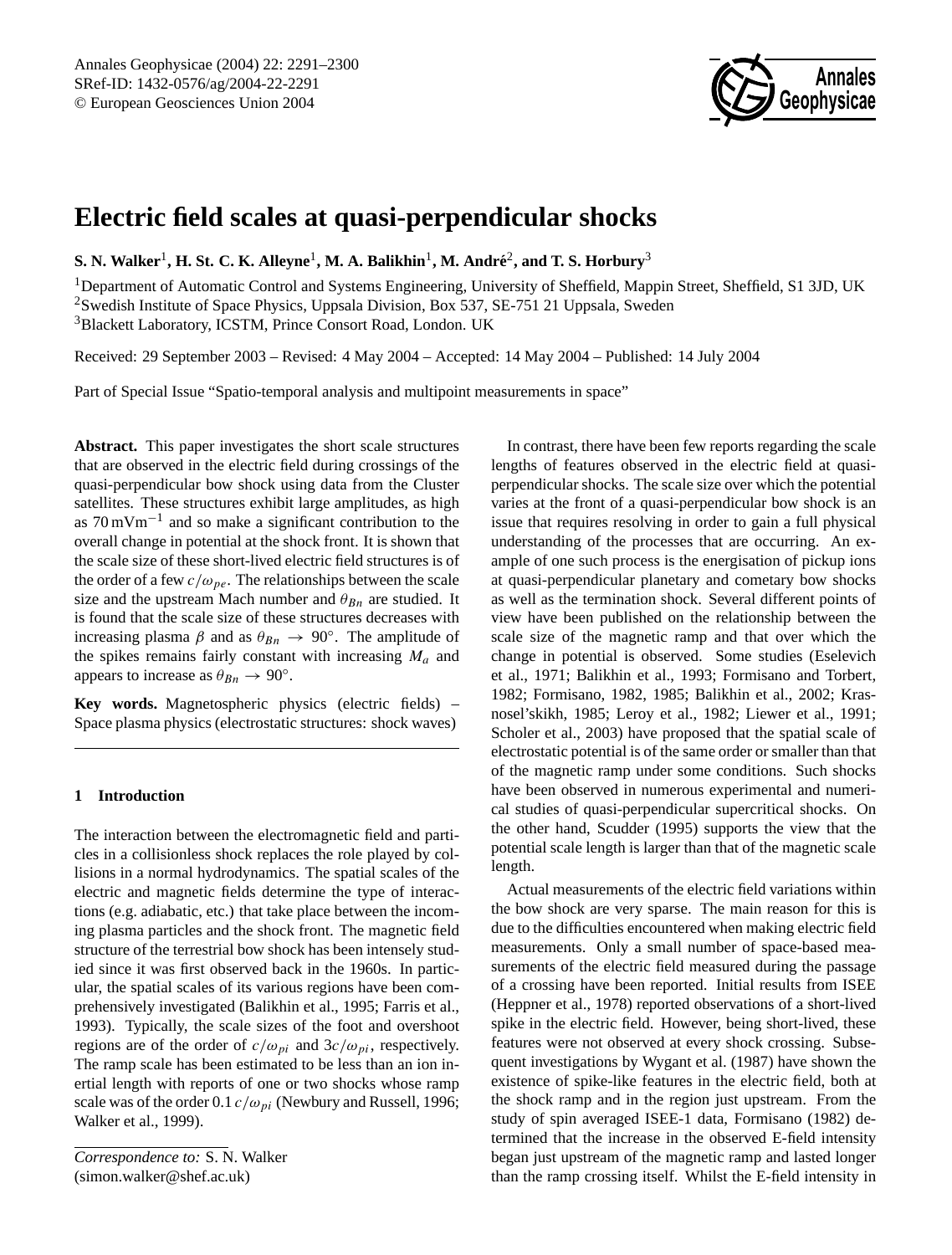

**Fig. 1.** Sketch of the changes observed in the magnetic field and electrostatic potential during the crossing of a quasi-perpendicular shock (based upon the experimental results of Eselevich et al. (1971)).

the regions upstream and downstream of the shock could be interpreted as due to the  $V \times B$  motion of the plasma, the enhancement observed during the shock crossing must be due to the processes occurring within the shock itself.

Laboratory experiments (Eselevich et al., 1971) have shown that for viscous shocks the change in potential measured across the shock shows the greatest change within the magnetic ramp region. Figure 1 is a sketch (based upon the results of (Eselevich et al., 1971)) of the change in the magnitude of the magnetic field and the accompanying change in the electrostatic potential.

Using data generated from numerical simulations, Lembège et al. (1999) analysed the scale size of both the magnetic ramp region and the region in which the change in potential was observed. Their results showed that the scale lengths were of the same order, i.e.  $L_{Br} \approx L_{\phi}$ . This view is supported by the simulations of Scholer et al. (2003). The latter authors also show that during the shock reformation process, the main potential drop occurs over several ion scales in the foot region and the steepened magnetic ramp region also contributes a significant fraction of the change in total potential over much smaller scales, typically 5–10 Debye lengths.

From Fig. 1 it can be seen that there are two different length scales that may be associated with the change in the electrostatic potential as the shock is crossed. The first, indicated by the lightly shaded bar at the foot of the plot, shows that overall the potential changes on scales similar to that of the magnetic ramp region are in agreement with the results of Lembège et al. (1999). This corresponds to an enhancement of the electric field observed as the shock is crossed. The second scale, indicated by the darkly shaded bar, corresponds to a region within the shock front in which a large increase in the potential is observed over a short time period. Such changes in the potential result from a large amplitude spike, such as features in the electric field.

This paper reports the results of a study of the large amplitude, short duration features in the electric field observed

![](_page_1_Figure_8.jpeg)

**Fig. 2.** The configuration of the Cluster tetrahedron as they encountered the shock on 31 March 2001 at 17:18 UT. The different satellites are shown using the colour scheme black, red, green, and blue for satellites 1, 2, 3, and 4, respectively. This colour scheme is used throughout this paper when multi-satellite data are plotted.

by the Cluster satellites during a number of crossings of the quasi-perpendicular bow shock. These features contribute significantly to the overall change in potential observed at a shock crossing but their short duration implies that they are very localised. Their scale size amplitudes are determined. These parameters are then studied in relation to the upstream shock parameters. The structure of the rest of this paper is as follows. Section 3 describes the electric field variations for two crossings, one typical, one not. Section 4 investigates statistically the relationship between the electric field signatures and various upstream parameters.

## **2 Data**

The data used in this investigation were collected by the Cluster-II satellites as they crossed the terrestrial bow shock during the first half of April, 2001. The electric field measurements were made by the Electric Fields and Waves (EFW) instrument (Gustafsson et al., 1997). The EFW instrument uses two pairs of spherical probes with a probe separation 88m to measure the two components of the electric field that lie in the spin-plane of each of the Cluster satellites. These data have then been despun to remove most artifacts due to the spin of the satellites. In the despun coordinate system, the Z axis lies along the spin axis of the satellite whilst the X axis lies in the plane containing the spin axis and the sun vector. Since the GSE latitude of the spin vector is ≈−84◦ the despun system is almost coincident with an inverted GSE frame. For the shocks presented here the sampling rate of the data is 25 Hz with a 10 Hz anti-aliasing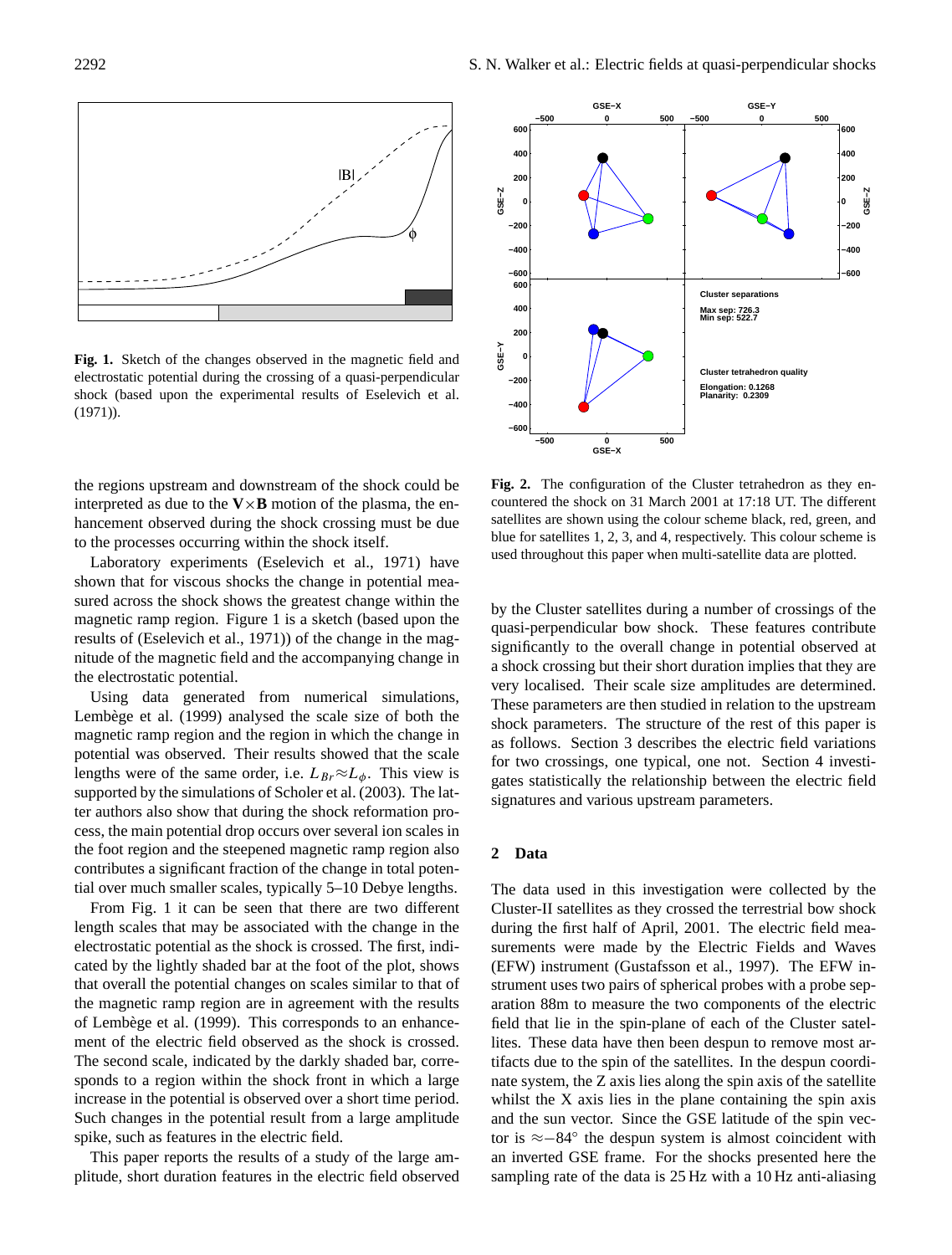![](_page_2_Figure_1.jpeg)

**Fig. 3.** Overview of the shock crossing on 31 March 2001 at 17:18 UT. The top panel shows the magnitude of the magnetic field measured by FGM. The second panel shows the magnitude of the electric field measured in the satellites spin plane. The lower two panels show the spin plane components  $E_x$  and  $E_y$ .

filter. It should be noted that whilst the spin component has been removed the data still contains some artifacts that are due to the individual probes passing through the wake of the satellite. These effects show up in the data as peaks in the electric field occurring at a frequency corresponding to twice the spin period. This effect is most prominent in the solar wind. This implies that the estimate of the actual solar wind electric field in the satellite spin plane will be overestimated. Magnetic field data from the fluxgate magnetometer (FGM) (Balogh et al., 1997), have been used to identify the shock regions and therefore, put the electric field observations into context. These data have a sampling frequency of 5Hz. The upstream plasma density was calculated from the plasma line observed in the WHISPER (Décréau et al., 1997) spectra.

## **3 Shock crossings**

In this section the analysis of two example shocks is described. A total of 54 shock crossings, occurring on 11 separate days were investigated but not all could be analysed fully for various reasons, such as unavailability of certain data sets, or the accuracy of the shock normal.

## 3.1 Shock 1: 31 March 2001, 17:18 UT

The first shock crossing discussed occurred on 31 March 2001 at around 17:18 UT. At this time, the satellites were on the outbound leg of their orbit, at a position (9.4, 1.4, 9.0)  $R_E$ GSE and travelling at around 2 kms<sup>-1</sup>. The satellite tetrahedron configuration is shown in Fig. 2 and is fairly regular in nature with an elongation  $e=0.12$  and a planarity  $p=0.23$ . It should be noted that on this day the conditions in the solar wind were somewhat abnormal due to the passage of a CME. Measurements in the solar wind by Cluster indicated that the magnitude of the magnetic field was of the order of 30 nT, the normal for this shock (based upon FGM crossing times) is  $n_B=(0.94, -0.17, 0.293)$  (in the GSE frame), and the shock velocity was determined to be 48.92 kms−<sup>1</sup> . Other relevant parameters are  $\theta_{Bn} \approx 87^\circ$  and a density  $n \approx 19 \text{ cm}^{-1}$ . The high value of the field resulted in an unusually small  $\beta \approx 0.07$ . The Alfvén Mach number for this shock  $(M_a \approx 3.6)$  lies close to the First and Second Critical Mach numbers and therefore the state of the solar wind would lead to favourable conditions for the formation of quasi-electrostatic sub-shocks at the shock front (Balikhin et al., 2002). Alfvénic Mach numbers are quoted rather than Magnetosonic Mach numbers, as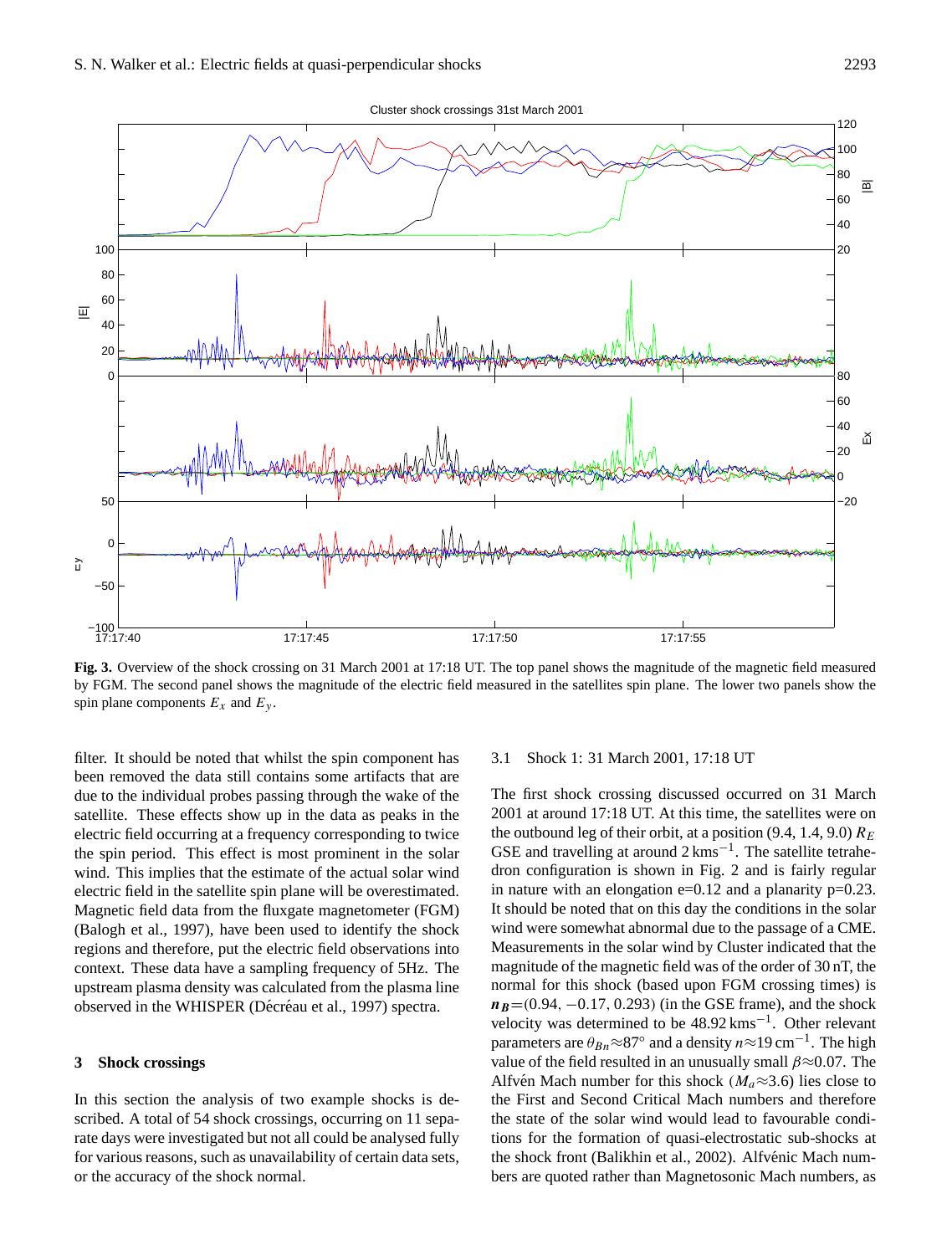![](_page_3_Figure_1.jpeg)

**Fig. 4.** The FGM magnetic and EFW electric fields measured by Cluster 1 on 31 March 2001 around 17:18 UT. The magnetic field magnitude is shown by the magenta line. The spin plane electric field magnitude, and  $E_x$  and  $E_y$  components are shown in red, blue and cyan, respectively. The yellow regions highlight the periods when large amplitude short duration spikes in the electric field are observed. The black line (Y scale of RHS) represents the change in potential within the shock.

it is felt that the Alfvén Mach number was more trustworthy. In the plasma regime being considered, the plasma beta is usually small and so the two Mach numbers have similar values. As a result, the Alfvén Mach number will be a very good approximation to the Magnetosonic Mach number, especially in the current case being considered which, as has already been mentioned, has a very low value of  $\beta$ .

Figure 3 shows an overview of the magnetic and electric field measurements made by FGM and EFW, respectively, during this shock crossing. The top panel shows the magnitude of the magnetic field measured by FGM. Initially, all four Cluster spacecraft are in the solar wind just upstream of the outward moving bow shock which subsequently swept over the satellites in the order C4 (17:17:43.5), C2 (17:17:45.5), C1 (17:17:48.5), and finally C3 (17:17:53.5). The magnetic field profiles show a set of clean shock crossings that possess clearly discernible foot, ramp and overshoot regions. The second panel shows the magnitude of the electric field measured by EFW in the spin plane of each satellite. In the solar wind, the typical magnitude of the electric field is around 14 mVm−<sup>1</sup> in the satellite spin plane. It is possible to estimate the  $E<sub>z</sub>$  component of the upstream electric field, assuming that **E**·**B**=**0**. This assumption is valid for estimating the field upstream and downstream of the shock but not within the shock region itself. Upstream of the shock,  $E_z \approx 5 \text{ mV m}^{-1}$ . This value is higher than the measured  $E_x$  component (≈2.5 mVm<sup>-1</sup>) and less than the  $E_y$ component  $(-13 \text{ mVm}^{-1})$ . Comparing the top two panels it can be seen that the disturbances measured in the electric field begin in the foot region of the shock and continue until the satellites are downstream of the overshoot/undershoot. These general disturbances have amplitudes generally in the range 5–30 mVm−<sup>1</sup> . During their crossings, each of the satellites recorded a number of large amplitude, short duration features in the electric field. The largest of these spikes have maximum amplitudes of approximately 30, 40, 60, and  $65 \text{ mV m}^{-1}$  for satellites 1, 2, 3, and 4, respectively, above the field measured in the solar wind just upstream of the shock front. These values represent lower limits of the strength of the electric field, since the component perpendicular to the spin plane is not considered. They are seen to occur within the ramp region but there is no strong feature within the FGM data with which they correlate. It is also observed that the largest electric field peaks observed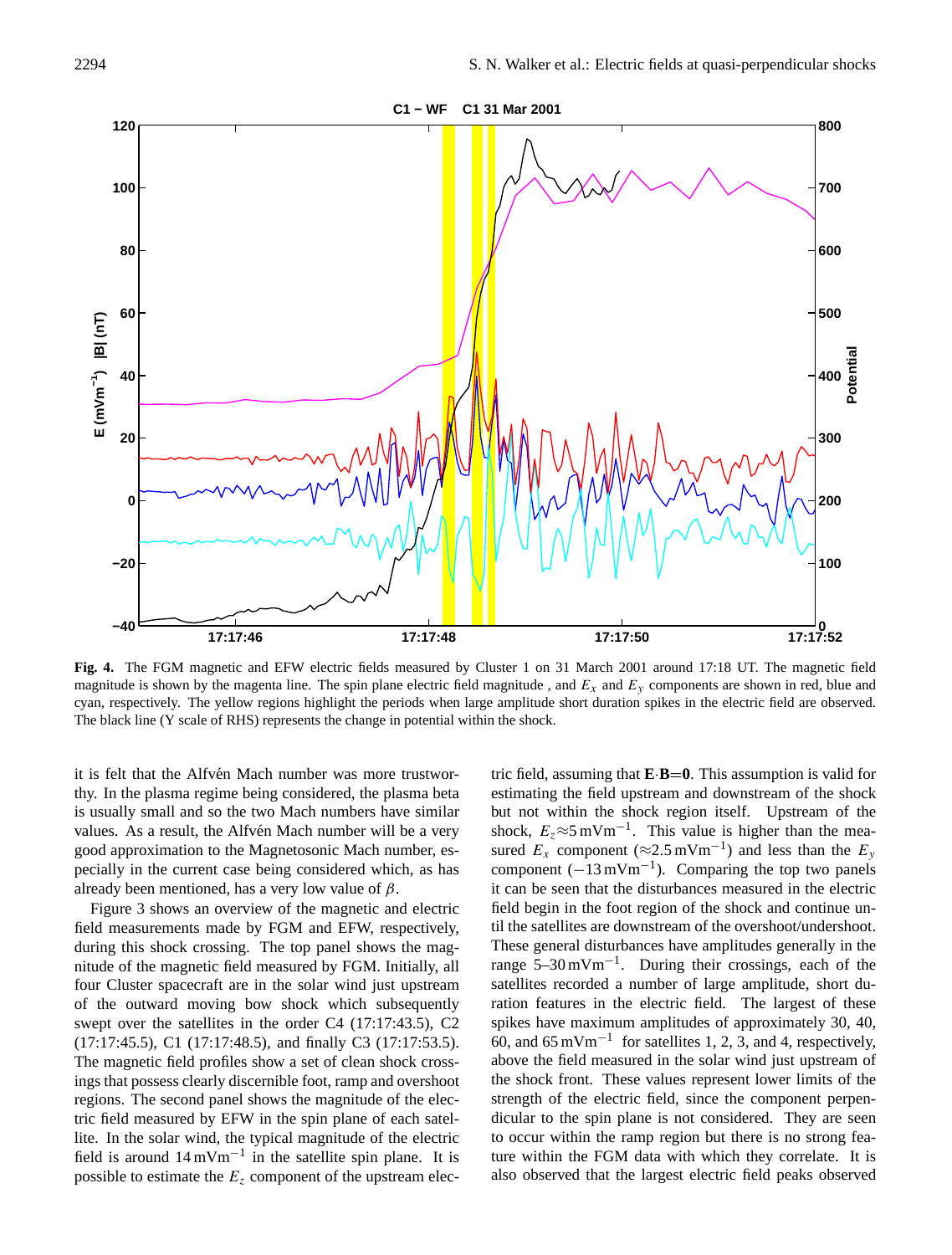on each satellite appear to occur in pairs which may suggest field rotation. The two lower panels show the components of the electric field measured in the satellite spin planes. Both panels show that the components of the field exhibit a twin peaked structure, similar to that observed in the field magnitude and that the direction of rotation is the same for both peaks. Thus, the overall structure is not due to a single rotation of the field. A more in-depth study of the fields is beyond the scope of the current paper and will be dealt with in a future publication. This report limits itself to a statistical study of the widths of these short-lived, large amplitude features.

Using the four-point measurements it is possible to determine the occurrence time of these peaks in the electric field and hence compute a normal. Examining the  $E<sub>x</sub>$  component, the time differences between the observations of the first peak in the electric field are  $\Delta t_{12}$ =−3.01 s,  $\Delta t_{13}$ =5.03 s, and  $\Delta t_{14}=-5.35$  s. When coupled with the respective positions of the satellites this yields a normal direction  $n_E$ =(0.946, -0.155, 0.283) and a velocity of ≈50 kms<sup>-1</sup>. The difference between this normal  $n_E$  and that determined from the magnetic field  $(n_B)$  is less than a degree. Thus, it appears that the electric field spikes correspond to layers within the overall shock structure.

Figure 4 shows the results from Cluster 1 in greater detail. The magenta line shows the magnitude of the magnetic field. The foot region was entered around 17:17:47.3 UT whilst the ramp was crossed between 17:17:48.3 and 17:17:48.9 UT. Several large spikes in the electric field are observed in the region of the foot and shock ramp. The three largest occur around 17:17:48.2  $(20 \text{ mVm}^{-1})$ , 17:17:48.5  $(30 \text{ mVm}^{-1})$ , and 17:17:48.6  $(15 \text{ mVm}^{-1})$ . Their short duration implies that their scale size is of the order of  $3-5c/\omega_{pe}$ . The black line in Fig. 4 represents an estimation of the electrostatic potential measured in the normal direction. This was calculated by removing an average of the field measured in the region just upstream of the shock from the field measured within the shock region and then integrating the projection of this electric field along the normal direction. Whilst the actual potential cannot be calculated due to the incomplete vector measurements, it can be estimated by assuming that the field perpendicular to the spin plane  $E_z=0$ . This assumption is valid because for this particular shock, the normal lies close to the spin plane. This calculation can be used to show that the largest jumps in the potential coincide with the spikes observed in the electric field and that these occurrences contribute a significant fraction of the total potential change observed at the shock. During this period, the electric field enhancements contribute around 40% of the total change.

#### 3.2 Shock 2: 5 April 2001, 20:25 UT

The second shock crossing presented is the one that occurred around 20:25 UT on 5 April 2001. At this time the satellites were moving on an outbound trajectory, situated at a position (14.8,  $-7.5$ ,  $-6.7$ ) $R_E$  GSE and travelling at  $\approx 1.3$  kms<sup>-1</sup>. The configuration of the tetrahedron is shown in Fig. 5 and has a variance ellipsoid shaped like a thick pancake (elon-

![](_page_4_Figure_6.jpeg)

gation factor 0.31, planarity of 0.65). The separation distances of the satellites were between 377 and 1150 km. For this particular shock the normal direction, as determined from the crossing times in the FGM data set, was (0.948, −0.292, 0.129) in the GSE frame and the shock normal velocity  $-49$  kms<sup>-1</sup>. The upstream density, determined from the electron plasma emissions observed by WHISPER, was 4.8 cm−<sup>3</sup> . This value was then used to compute the upstream ion and electron inertial lengths  $c/\omega_{pi} \approx 103$  km and  $c/\omega_{pe}$  $\approx$  2.4 km respectively. The magnitude of the upstream magnetic field was determined to be 8.3 nT,  $\theta_{Bn} \approx 85^\circ$ ,  $\beta \approx 0.2$ , and Alfvén Mach number  $M_a \approx 6$ . The upstream electric field amplitude in the spin plane is  $\approx$ 1 mVm<sup>-1</sup>. As in the previous example the  $E<sub>z</sub>$  component may be estimated assuming **E**·**B**=0. This results in a value  $E_z \approx -3.6 \text{ mV m}^{-1}$  which is substantially larger than both the  $E_x$  (-0.9 mVm<sup>-1</sup>) and  $E_y$  $(0.3 \,\mathrm{mVm}^{-1})$ .

Figure 6 shows an overview of the electric and magnetic fields measured during this shock for all four Cluster spacecraft. The top panel shows the magnitude of the magnetic field as measured FGM on each of the four spacecraft with satellite 1 shown in black, 2 in red, 3 green, and 4 blue. At the beginning of the period the quartet was in the magnetosheath. The magnetic ramp region of the shock was first encountered by Cluster 3 (green) at around 20:25:08 UT, followed by satellites 4 (blue) and 1 (black) ( $\approx$  20:25:15), and finally satellite 2 (red) at 20:25:17. Upstream of the ramp, the four shock crossings show quite different foot regions. Cluster 4 exhibits a fairly smooth foot region whose magnetic field is not very different from that observed further upstream of the shock. Cluster 1 shows a clear foot at the base of the ramp. Satellites 2 and 3 encountered the main ramp region at around 20:25:17 and 20:25:08.8, respectively. On

![](_page_4_Figure_9.jpeg)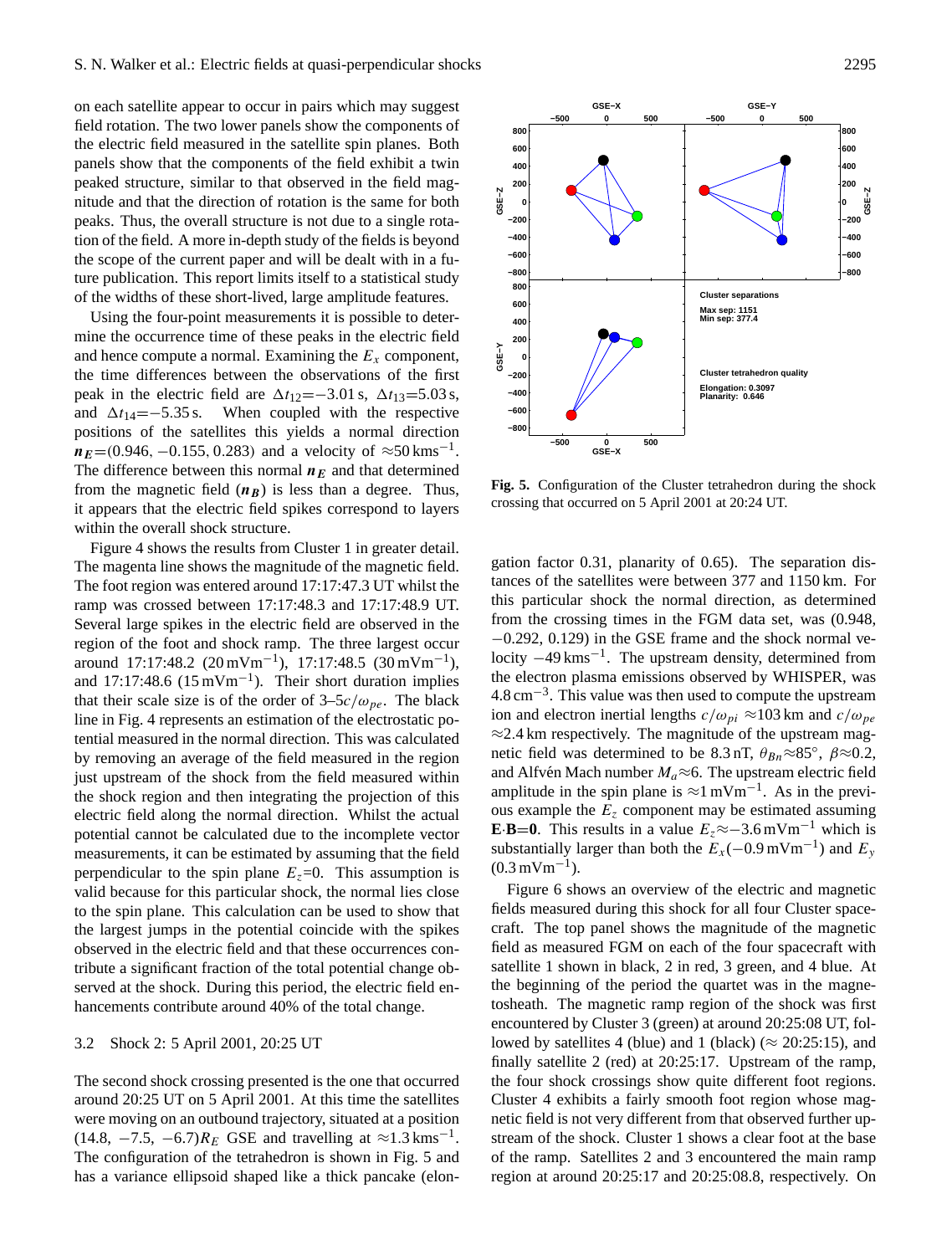![](_page_5_Figure_1.jpeg)

**Fig. 6.** Overview of the shock crossings on 5 April 2001 at 20:24 UT. The top panel shows the magnitude of the magnetic field as measured by FGM. The lower panels show the electric field magnitude and components measured in the spin plane of the satellite.

the upstream side of the ramps the foot region has evolved into a large amplitude nonlinear wave.

During the period when the satellites encountered the shock front all four satellites recorded an enhancement in the electric field. Satellites 1 and 4 show enhanced electric field fluctuation levels throughout the whole shock region from the overshoot/undershoot to the foot, similar to the results presented for the first shock discussed above. In the case of satellite 3, the electrostatic wave activity is limited to the downstream, ramp and nonlinear wave regions of the shock front where as that for satellite 2 appears to continue into the region upstream of the shock.

Within the shock region there are periods in the amplitude where the electric field increases by typically >7 mVm−<sup>1</sup> for short time of  $\approx$ 100–300 ms. The largest of these spikes are confined to the ramp and foot regions or the nonlinear wave in the case of satellite 3. This corresponds to a spatial scale for these features of 2–4  $c/\omega_{pe}$ .

The lower two panels show the  $E_x$  and  $E_y$  components of the electric field measured in the satellite spin plane. The large amplitude features observed in the field magnitude correspond to pronounced fluctuations in the components. This is most clearly observed in the  $E_y$  component. If the times corresponding to the major fluctuations in  $E_y$  are determined for the ramp regions in which the largest changes in |**B**| are

observed, then the resulting normal direction lies along that determined from the FGM data to within a degree.

Figure 7 shows the magnitude, and  $E_x$  and  $E_y$  components of the electric field measured by Cluster 3 (red, blue and cyan, respectively), together with the magnitude of the magnetic field (magenta). In the upstream region, the magnitude of the electric field is measured in the spin plane of each satellite. The yellow regions highlight the times when the largest electric field spikes are observed. It is clear to see that they occur within the ramp regions. The black line represents an estimation of the shock potential along the shock normal. Since the vector measurements are incomplete, the true potential will be underestimated. However, since the normal direction lies within 10◦ of the spin plane it may be assumed that this is a reasonably true estimate of the actual value. During this period, the electric field enhancements contribute around 50% of the total change.

It is clear from Fig. 7 that noise generated by the probes as they pass through the satellite wake is not the cause of the spikes that occur in the electric field, because of their timing. Also, the amplitude increases as the satellite passes from the shock front into the solar wind. A second possible cause of the large amplitudes, namely the convection  $V_{\text{shock}} \times B$  electric field may also be ruled out since there is no evidence for short period structures within the magnetic field and also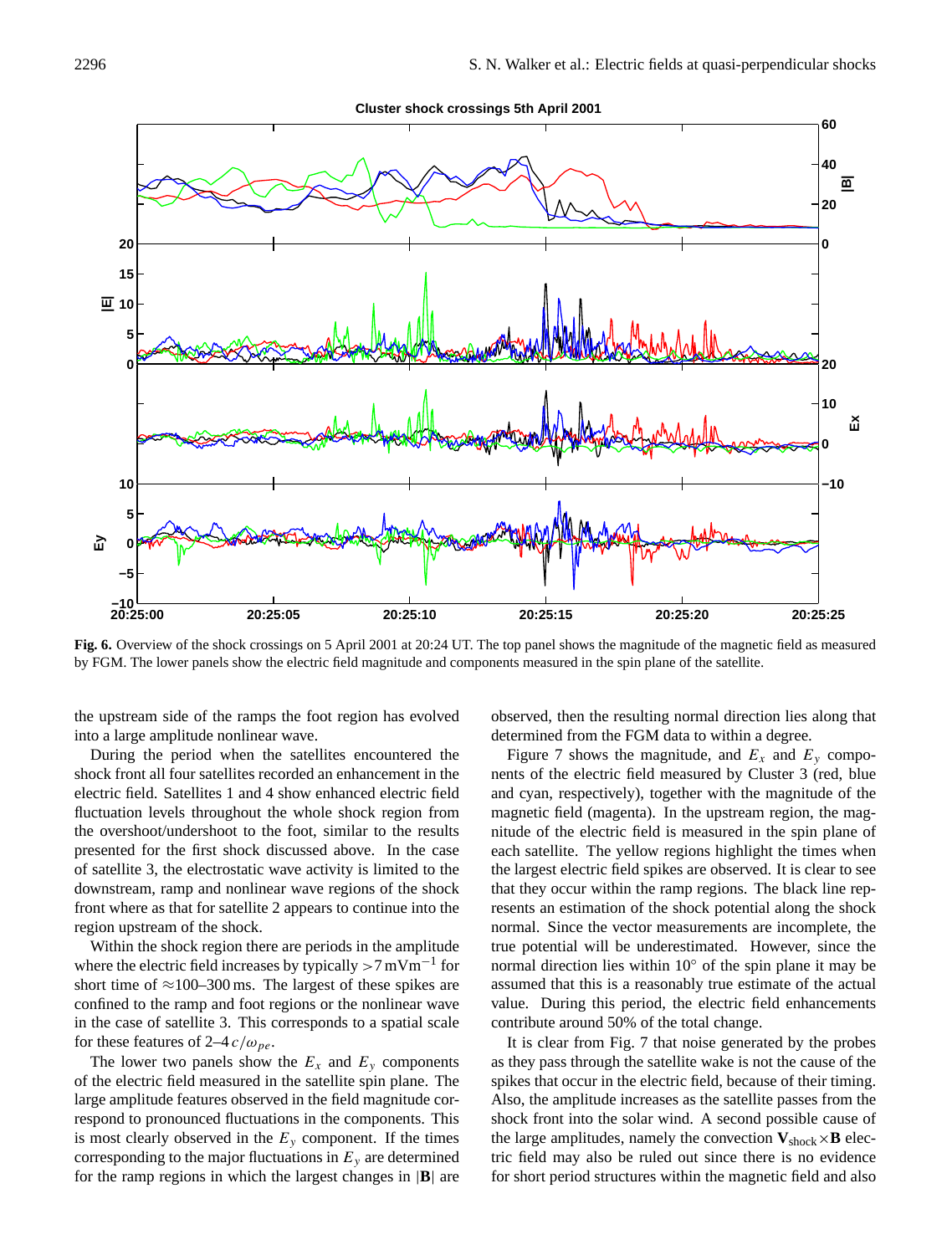![](_page_6_Figure_1.jpeg)

**Fig. 7.** The magnitude (red), and  $E_x$  (blue) and  $E_y$  (cyan) components of the spin plane electric field measured by Cluster 3 on 5 April 2001 around 20:25 UT. The yellow regions highlight the periods when large amplitude short duration spikes in the electric field are observed. The black line (Y scale of RHS) represents the change in potential within the shock.

the magnitude of such electric fields is smaller than the observed amplitudes. Since the shock normal lies very close to the spin plane of the satellite it is possible to make a good estimate of the electric fields in the shock Normal Incidence Frame. After such a transformation, the electric field spikes are still observed, leading to the conclusion that they are a real feature within the shock layer.

#### **4 Results**

The preceding sections have presented evidence for localised increases in the electric field strength measured as the satellite traverses a quasi-perpendicular bow shock. All shocks analysed show evidence for an enhancement in the background electric field. In most cases, the region in which this field enhancement occurs lasts longer than the crossing of the magnetic ramp. The field typically increases of the order of 1–3 mVm−<sup>1</sup> above that measured in the solar wind. However, as has been noted above, the turbulence in this region is dominated by spike-like fluctuations lasting a few milliseconds and with magnitudes of typically 4–20 mVm−<sup>1</sup> with a maximum magnitude of the order of 70 mVm<sup>-1</sup>. This existence of large gradients in the electric field has repercussions for processes involved in the heating of electrons. In the presence of electric field gradients the electron gyration frequency can deviate from its classically calculated value, leading to an increase in its Larmor radius and the possibility of a breakdown in adiabaticity (Balikhin et al., 1998).

Having shown that the spikes observed in the electric field at the front of a quasi-perpendicular shock appear to be physical structures that form a layer within the shock front, as opposed to being the result of noise in the data or motion of the shock, a statistical study of these features was performed to investigate their relationship to the properties of the shock front. In the rest of this section statistics collected from a number of such spike-like features are presented.

#### 4.1 Scale size

Figure 8 shows the distribution of the scale sizes determined from the event duration and the shock velocity of these features in terms of the electron inertial length. The scale size of these events will be unaffected by the incomplete vector measurements of the electric field. The vast majority have scale sizes of the order of  $1-5 c/\omega_{pe}$ . The data that form tail of the distribution at longer scale sizes typically comprise events that have a multi-peak structure. These type of events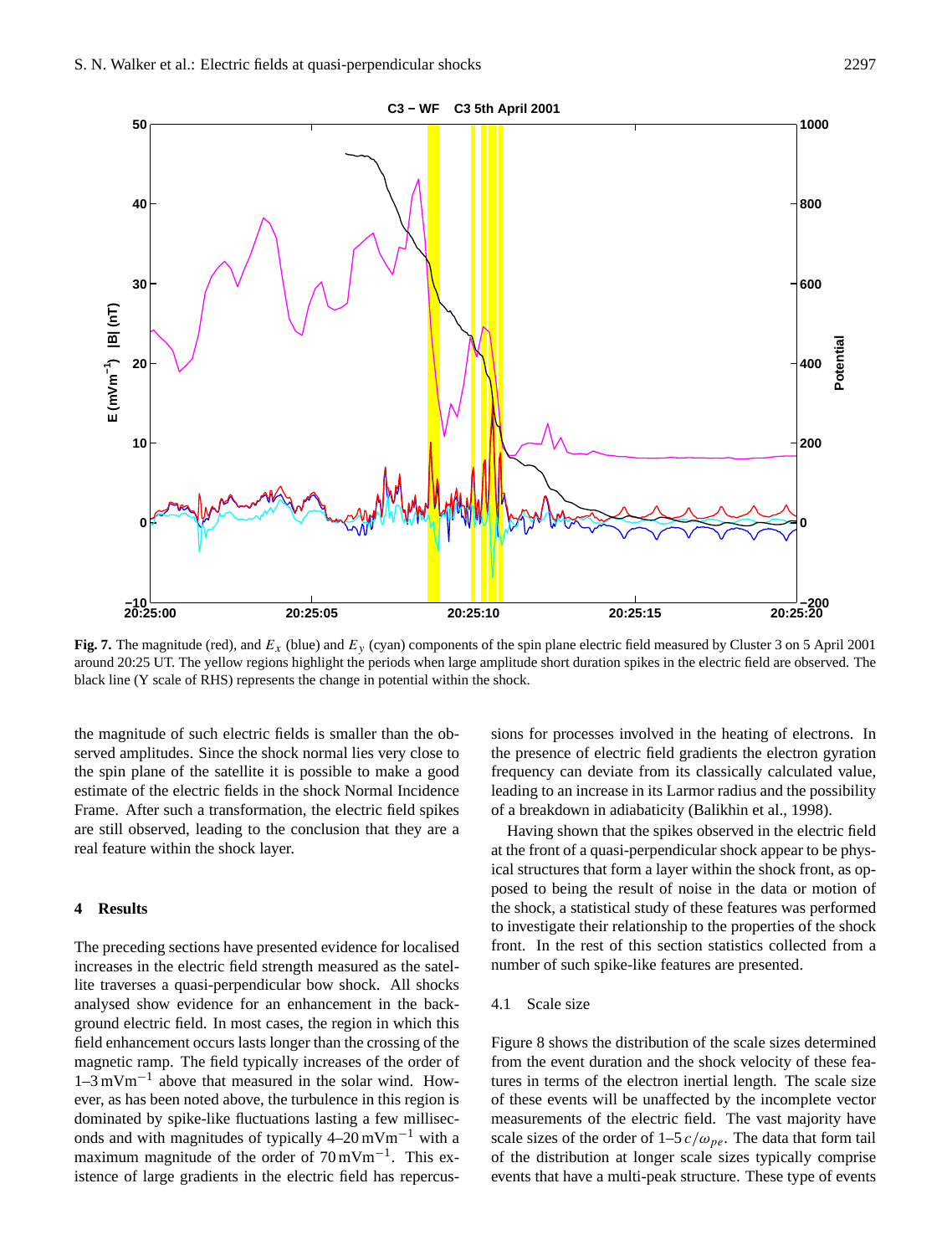![](_page_7_Figure_1.jpeg)

**Fig. 8.** Histogram of the scale sizes for the spike-like enhancements observed during a number of crossings of the quasi-perpendicular bow shock.

![](_page_7_Figure_3.jpeg)

**Fig. 9.** Dependence of scale size on upstream Mach number.

represents an upper limit to the scale size of these short-lived events. In comparison, the typical scale of the magnetic ramp is characterised by the ion inertial length (Newbury and Russell, 1996), although these authors also report one particular shock as having a ramp scale as small as  $0.05 c/\omega_{pi}$  or  $2 c/\omega_{pe}$ .

Figure 9 shows the relationship between the Mach number and scale size of the spikes observed in the electric field. From the figure, it is clear that the scale size has an upper limit that increases as the Mach number decreases.

Figure 10 shows a scatter plot of the relationship between  $\theta_{Bn}$  and the scale size of the electric field enhancements. In general, there appears to be a broad range of scales. However, as  $\theta_{Bn} \rightarrow 90^{\circ}$  the scale length decreases. For the

![](_page_7_Figure_8.jpeg)

**Fig. 10.** Dependence of scale size on  $\theta_{Bn}$ .

![](_page_7_Figure_10.jpeg)

Fig. 11. Scatter plot showing the relationship between the amplitude of the electric field spikes as a function of Mach number. The red crosses are used to highlight the data for the shocks that occurred on 31 March 2001.

shocks analysed with  $\theta_{Bn} \approx 90^\circ$  the scale lengths are of the order of  $2 c/\omega_{pe}$ . This compares favourably with theoretical estimates that for perpendicular shocks the scale width is estimated to be of the order of the electron inertial length, as proposed by Karpman (1964).

#### 4.2 Amplitude

The examples presented above show that the increase in the electric field ( $\Delta E = E_{spike} - E_{upstream}$ ) observed during encounters with these spike-like structures varies between 4 and 70 mVm−<sup>1</sup> above the average field that is measured in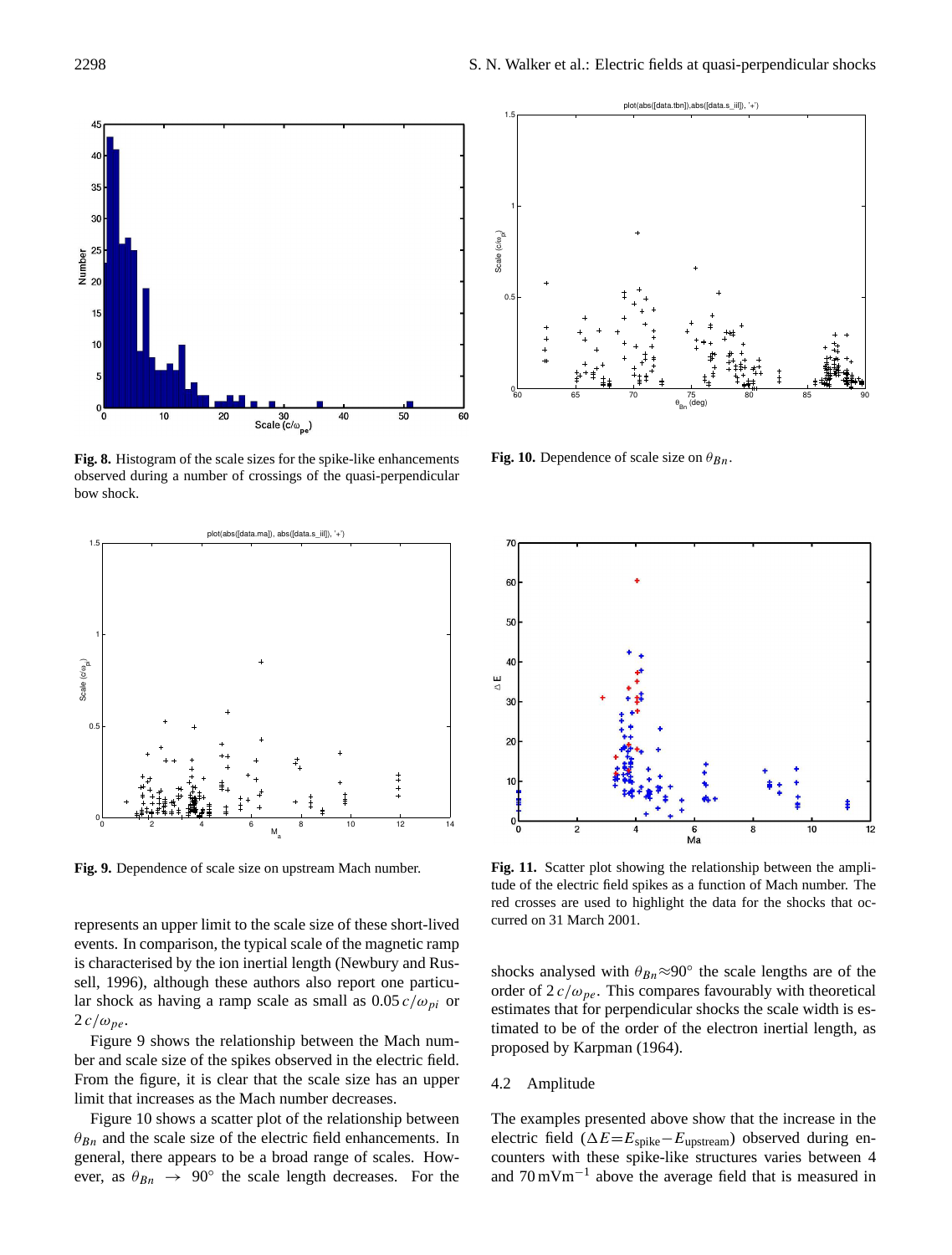the solar wind just upstream of the shock. In this section the relationship between this change  $(\Delta E)$  and the shock Mach number, and the angle  $\theta_{Bn}$  is investigated.

Figure 11 shows a scatter plot of the peak amplitude observed in the electric field spike event  $(\Delta E)$  as a function of the shock Mach number  $M_a$ . For shocks whose Mach number  $M_a > 5$  there is a fairly constant trend in which  $\Delta E$ <15 mVm<sup>-1</sup>. In the Mach number range 3< $M_a$ <5 the range of observed amplitudes varies between 5 and 60 mVm−<sup>1</sup> . It appears that in this Mach number range the structure of the shocks may differ markedly from those with a higher Mach number. The red crosses highlight the shocks observed on 31 March 2001. All of these shocks fall into this range of Mach numbers. This set of shocks have been shown to possess Mach numbers that lie between the First and Second Critical Mach numbers. As a result, their structure resembles that of viscous electrostatic sub-shocks. Sub-shocks are a class of shocks that occur when the Mach number of the shock lies in the small range between the first and second critical Mach numbers. As a result, resistive processes cannot provide all of the necessary dissipation since the shock Mach number is greater than the first critical Mach number and a reflection shock can not be formed since the shock Mach number is less than the second critical Mach number. The additional dissipation is provided by viscous processes such as the ion sound or other plasma mode. A characteristic signature of sub-shocks is the occurrence of small scale electrostatic fluctuations, such as those observed on this particular day. The scale of the electrostatic fluctuations will be determined by the particular plasma mode operating. Ion sound sub-shocks have been observed in laboratory plasmas with scales of  $\approx$ 100 Debye lengths. For the shocks observed on 31 March 2001, the observed shock scale is closer to to characteristic scale of the fast magnetosonic mode (Balikhin et al., 2002).

The relationship between  $\Delta E$  and  $\theta_{Bn}$  is shown in Fig. 12. It clearly shows that as  $\theta_{Bn} \rightarrow 90^{\circ}$  the range of the observed amplitudes of the electric field spikes increases.

#### **5 Conclusions**

In this paper we have looked at the changes observed in the electric field during the crossing of a number of quasiperpendicular bow shock crossings. It has been shown that the electric field is enhanced during the crossing of the shock and that the scale size over which this enhancement is observed is larger than that of the magnetic ramp region. Within the shock region, short-lived electrostatic structures are observed. The scale size of these structures is of the order of a few  $c/\omega_{pe}$  and was shown to decrease as  $\theta_{Bn} \rightarrow 90^{\circ}$ which compares favourable with theoretical estimates. The amplitudes of these structures is typically of the order of 5–20 mVm−<sup>1</sup> but under special circumstances may reach as high as 70 mVm<sup>-1</sup>. The highest amplitudes appear to be observed for shocks whose Mach number is in the range 3 to 5. This may be an indication that such shocks are actually

![](_page_8_Figure_6.jpeg)

**Fig. 12.** The relationship between  $\Delta E$  and  $\theta_{Bn}$ .

quasi-electrostatic sub-shocks. It was also demonstrated that these small-scale structures make a substantial contribution to the overall change in potential observed across the shock and that the potential change is not linear.

*Acknowledgements.* SNW was supported by PPARC grant PPA/G/R/1999/00487. The authors wish to thank Rico Behlke for his comments. The authors also wish to thank the UK Cluster Data Centre for providing access to prime parameter data files that were used for event identification and selection.

Topical Editor T. Pulkkinen thanks M. Gedalin and another referee for their help in evaluating this paper.

#### **References**

- Balikhin, M., Krasnosel'skikh, V., and Gedalin, M.: New mechanism for heating in shocks, Phys. Rev. Lett., 70, 1259, 1993.
- Balikhin, M., Gedalin, M., and Petrukovich, A.: The scales in quasiperpendicular shocks, Advances in Space Research, 15, 247, 1995.
- Balikhin, M. A., Krasnosel'skikh, V., Woolliscroft, L. J. C., and Gedalin, M.: A study of the dispersion of the electron distribution in the presence of E and B gradients: Application to electron heating at quasi-perpendicular shocks, J. Geophys. Res., 103, 2029, 1998.
- Balikhin, M. A., Nozdrachev, M., Dunlop, M., Krasnosel'skikh, V., Walker, S. N., Alleyne, H. S. K., Formisano, V., André, M., Balogh, A., Eriksson, A., and Yearby, K.: Observation of the terrestrial bow shock in quasi-electrostatic sub-shock regime, J. Geophys. Res., 107, 10, 2002.
- Balogh, A., Dunlop, M. W., Cowley, S. W. H., Southwood, D. J., Thomlinson, J. G., Glassmeier, K. H., Musmann, G., Luhr, H., ¨ Buchert, S., Acuña, M. H., Fairfield, D. H., Slavin, J. A., Riedler, W., Schwingenschuh, K., and Kivelson, M. G.: The Cluster magnetic field investigation, Sp. Sci. Rev., 79, 65–91, 1997.
- Décréau, P. M. E., Fergeau, D., Kranosels'kikh, V., Lévêque, M., Martin, P., Randriamboarison, ., Sené, F. X., Trotignon, J., Canu,